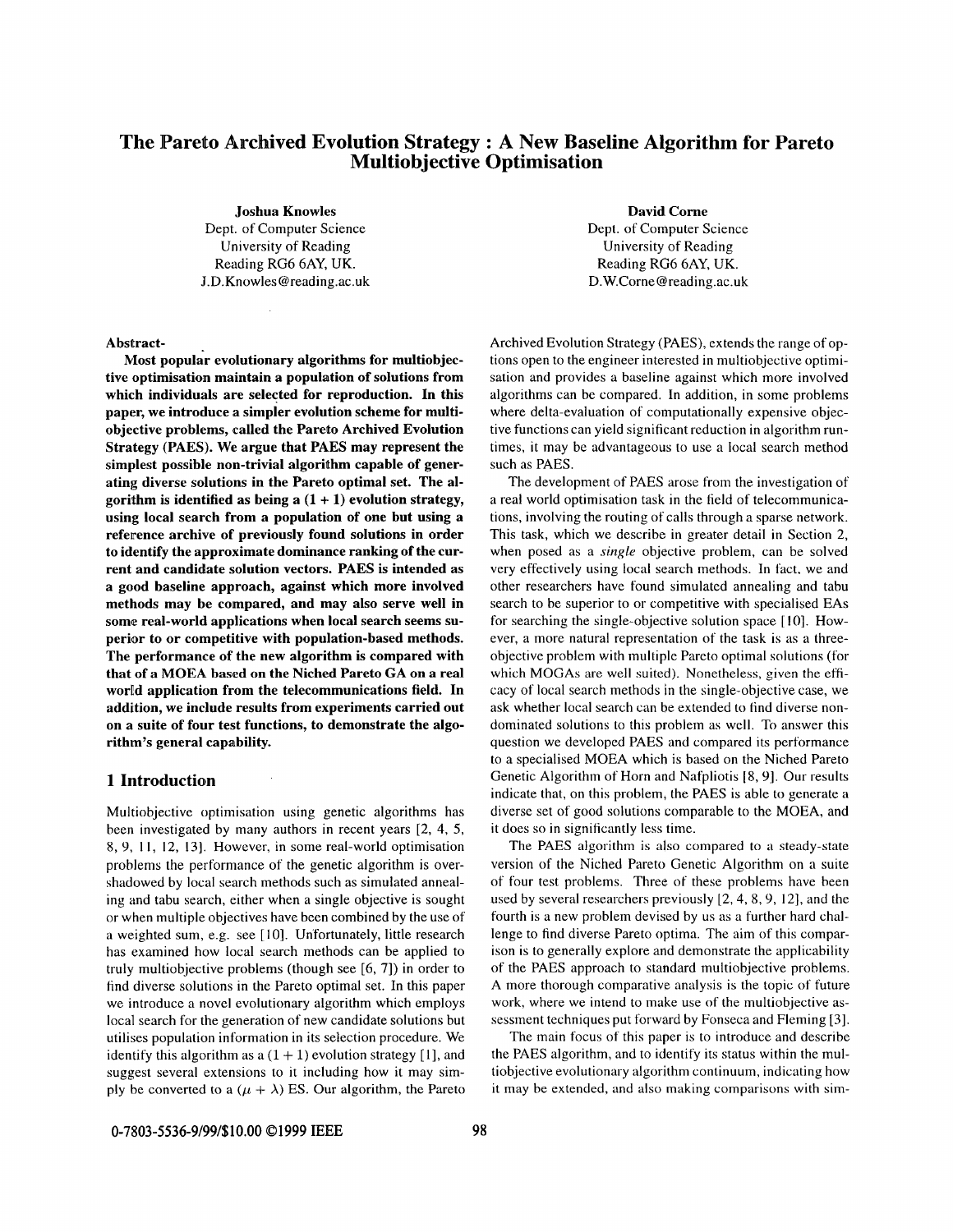ilar, recently proposed multiobjective **EAs.** Particularly, we wish to argue that PAES represents the simplest possible, non-trivial Pareto multiobjective optimiser, and should thus serve the purpose of a good baseline algorithm against which others may be compared.

The remainder of this paper is organised as follows: Section *2* introduces the telecomms. routing problem, describes the objective function and provides background information regarding the performance of several algorithms on this task when it is posed as a single objective problem. In Section 3, we introduce PAES, describe its operation, and discuss how it may be used and extended in the future. Results are provided in Section 4. These include the solution sets found for the telecomms. routing task as well as results demonstrating the capability of PAES on a suite of four test problems. Finally, we summarise our findings in Section *5.* 

## **2 Off-line Routing in Circuit Switched Networks**

The aim of this section is to describe the context in which the PAES algorithm was developed, thereby supporting the reader's interpretation of the results in Section 4. To this end, we briefly specify the problem, giving the objective function(s) used to compute solution quality. This is followed by a description of the heuristics we employ in the encoding and mutation operators. Finally, we report our findings on the performance of several algorithms on this task when it is cast in the form of a single-objective optimisation task (using a linear blend of the three underlying objectives).

#### **Problem specification**

The off-line routing task involves finding a set of routes for a given network/traffic combination such that communication costs and congestion are minimised. Its applications include the routing of traffic in synchronous digital hierarchy (SDH) networks (where clients book bandwidth in advance), re-routing of traffic on 'live' telecommunications networks where current traffic profiles are known, and also in the organisation of communications within a cluster for the computation of deterministic functions.

Our formulation of the problem is based on work by Mann and Smith [lo] but differs in that we consider the problem over a series of discrete time steps in which traffic conditions change, whereas they considered the problem only in the static case. Our formulation of the problem is given below.

We are given a bandwidth limited telecommunications network over which we must route multiple traffic requests in such a manner as to achieve a feasible routing assignment, i.e. no link is over-capacitated (hard constraint). This is the primary objective. In addition, we impose a secondary objective that link utilisations should all be below a specified, fixed target utilisation. Finally, the routing assignment attempts to minimise the communications costs, costs being associated with the usage of each link.

Specifically, we are given a network  $G = (N, E)$ , where *N* is the set of *n* nodes and *E* is the set of *m* bidirectional edges. Associated with each edge  $e \in E$  is a bandwidth capacity,  $b(e)$ , and a cost,  $c(e)$ . The bandwidth capacities of edges in the network  $\{b(e)|e \in E\}$ , lie in  $\{16, 64\}$ , that is there are two link types, a 'backbone' type of capacity **64**  units and a 'local' type of capacity 16 units. The network exists in a time frame denoted by a set, *T* of *1* discrete time intervals,  $t \in T$ .

We are then given a set  $R$  of  $j$  communications which must be routed over G. Each communication,  $r \in R$  specifies a source node  $v(r)$  and a destination node  $w(r)$ , such that  $\forall r \{v(r), w(r) \in N\}$ . Associated with each communication, *T*, there is also a connection time,  $\tau_{\alpha}(r) \in T$ , a disconnection time,  $\tau_{\beta}(r) \in T$ , and a communication bandwidth  $h(r)$ .

The problem is to determine a path  $P(r)$  in G for each communication, *r*, which connects  $v(r)$  and  $w(r)$  over the time interval  $\tau_{\alpha}(r) \leq t < \tau_{\beta}(r)$ , such that the objectives stated below are minimised. Note that there is only one path for each call, which exists over its entire time frame i.e. calls are not re-routed once they are connected.

We may now note that the total traffic on an edge *e* for the time interval *t* is given by

$$
f(e,t) = \sum_{r \in R} \{h(r) \mid e \in P(r), \tau_{\alpha}(r) \le t < \tau_{\beta}(r)\} \tag{1}
$$

**A** viable routing is one in which the total traffic on each edge at each distinct time interval does not exceed the bandwidth capacity of that edge for that time interval, i.e.

$$
\forall e \in E, \ \forall \, t \in T \ \{f(e, t) \le b(e)\}\tag{2}
$$

This can be achieved by minimising the deviation  $f(e, t)$  –  $b(e)$ , so long as  $f(e, t) > b(e)$ , i.e.

$$
min. \sum_{t \in T} \sum_{e \in E} max\{f(e, t) - b(e), 0\}
$$
 (3)

which is our first objective.

**A** second objective is to find a minimum cost allocation of traffic through the network, satisfying constraint (3). The cost fracturation,  $r \in R$ , for one time interval,  $t \in T$ , on the path,  $P(v, w)$ , between v and w is given by  $g(r, t) = \{h(r) | \tau_{\alpha}(r) \le t < \tau_{\beta}(r)\} \times \sum_{e \in P(r)} c(e)$  (4)  $t \in T$ , on the path,  $P(v, w)$ , between *v* and *w* is given by

$$
g(r,t) = \{h(r) \mid \tau_{\alpha}(r) \le t < \tau_{\beta}(r)\} \times \sum_{e \in P(r)} c(e) \quad (4)
$$

Hence, the *total* cost of routing all communications over the entire time frame, T, is

$$
\sum_{t \in T} \sum_{r \in R} g(r, t) \tag{5}
$$

Substituting (4) into (5) we have our second objective, which we wish to minimise

$$
min. \sum_{t \in T} \sum_{r \in R} \left\{ \left\{ h(r) \mid \tau_{\alpha}(r) \le t < \tau_{\beta}(r) \right\} \times \sum_{e \in P(r)} c(e) \right\} \tag{6}
$$

### *0-7803-5536-9/99/\$10.00 01999* **IEEE** *99*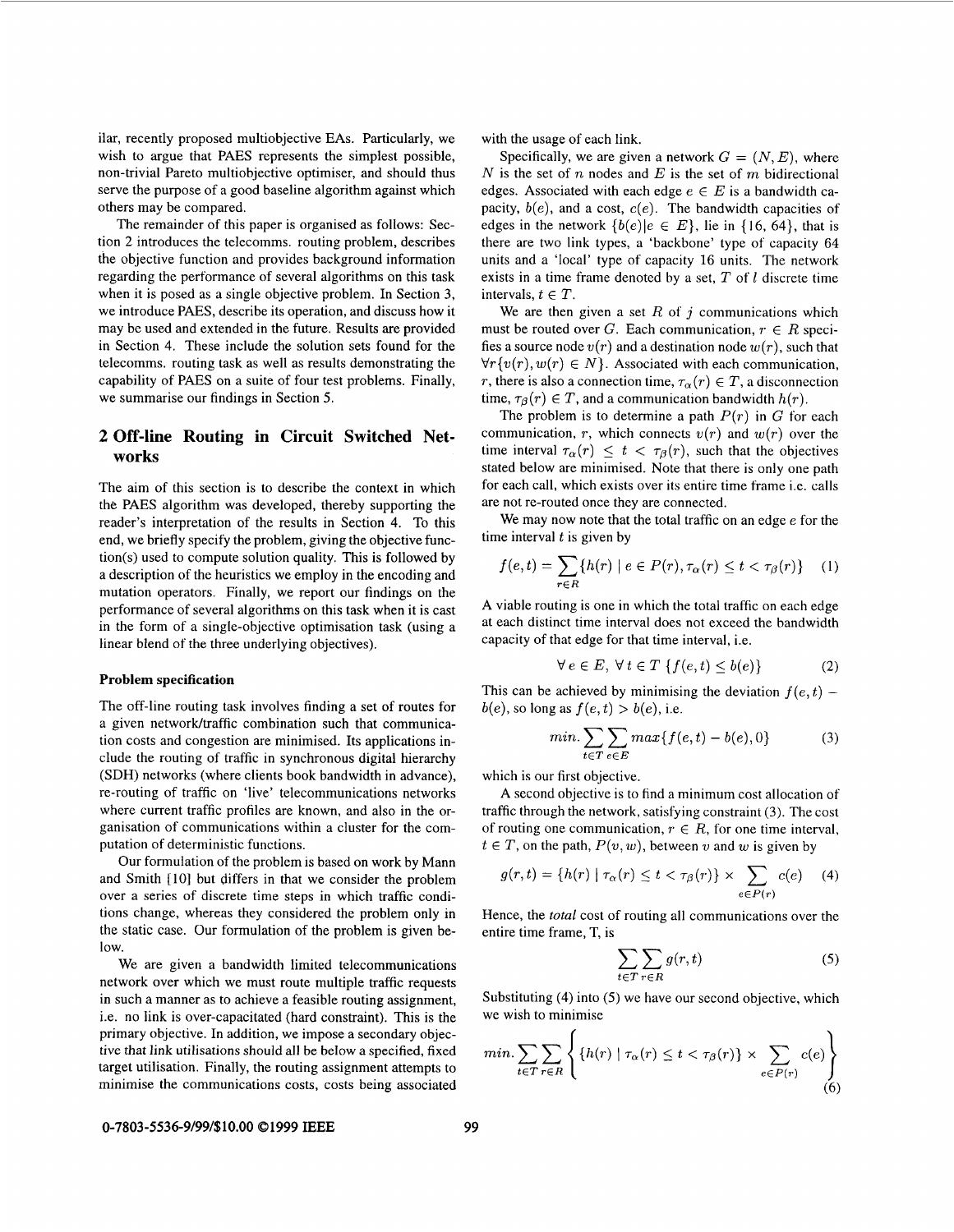The third and final objective specified is to minimise the deviation from a target utilisation, *U* , for each link in the network, summed over all time steps i.e.

$$
min. \sum_{t \in T} \sum_{e \in E} max \left\{ f(e, t) - \frac{u \times b(e)}{100}, 0 \right\} \tag{7}
$$

Thus, so long as  $f(e, t) > (u \times b(e)/100)$ , for at least one link  $e \in E$ , for at least one time step  $t \in T$ , there will exist some pressure on the optimisation process to find a more balanced solution. For our experiments we set  $u = 50$ . The three objectives defined above were initially combined into a single objective function using a weighted sum, and using weighting coefficients reported to give well balanced, feasible routing strategies [IO].

### **Summary of Heuristics and Key Results**

Following  $[10]$ , we pre-calculate the K-shortest paths between each pair of nodes in the network, using a fast algorithm due to Yen [ 141. A candidate solution vector (genotype) is then formulated so as to contain  $j$   $K$ -ary elements i.e for each **of** the *j* communications, one of the *K* shortest paths associated with the source-destination pair of the communication is assigned. Solution vectors are initialised and mutated from a negative exponential probability distribution which biases them to strongly favour low values (and hence shorter paths).

To ensure fast solution evaluation we employ deltaevaluation of candidate solutions. This lends a great speed advantage to local search methods, which only change one or two elements in the solution vector at a time. Standard evolutionary algorithms typically cannot make good use of delta-evaluation, however, due to the large changes induced **in** recombination. To overcome this problem we devised a specialised crossover operator which only crossed one gene from one parent into the chromosome of the other, the particular gene chosen being a function of its allele value. We tested this specialised EA, together with a mutation only EA against a range of local search methods including standard hill-climbing, tabu search, simulated annealing and an evolution strategy.

Over a range of network sizes and traffic conditions we have found that the local search methods can converge to solutions of a given quality in significantly fewer evaluations than population based methods. Overall, we report that tabu search is the most effective algorithm, but there is little to choose between any of the local search methods we have tried. Our mutation-only EA performs worst, and an EA employing our specialised crossover operator is better but still requires significantly more evaluations than the local search algorithms to find equivalently satisfactory solutions. These findings led **us** to develop PAES, described next, enabling local search methods to be used for multiobjective optimisation.

## **3 The PAES Algorithm**

#### **Overview**

The PAES algorithm was developed with two main objectives in mind. The first of these was that the algorithm should be strictly confined *to* local search i.e. it should use a small change (mutation) operator only, and move from a current solution to a nearby neighbour. This makes it quite different from most popular MOGAs, notably the Niched Pareto GA of Horn et al. [8, 9], Deb et al.'s Nondominated Sorting GA [13] and Schaffer's VEGA [12], which all maintain a population of solutions from which selection and breeding are carried out. The second objective was that the algorithm should be a true Pareto optimiser, treating all nondominated solutions as having equal value. Achieving both of these objectives together is problematic, however. This is because, in the majority of cases, when comparing a pair of solutions neither one will dominate the ocher. This problem is overcome in PAES by maintaining an atchive of previously found nondominated solutions. This archive is then used as a means of estimating the true dominance ranking of a pair of solutions.

In fact, it is instructive to view PAES as comprising three parts: the candidate solution generator, the candidate solution acceptance function, and the Nondominated-Solutions (NDS) archive. Viewed in this way, PAES represents the simplest non-trivial approach to a multiobjective local search procedure. The candidate solution generator is akin to simple random mutation hillclimbing; it maintains a single current solution, and at each iteration produces a single new candidate via random mutation. Since the objective of multiobjective search is to find a spread of nondominated solutions, PAES necessarily needs to provide an NDS-list to explicitly maintain a limited number of these as and when they are found by the hillclimber. The design of the acceptance function is obvious in the case of the mutant dominating the current solution or vice versa, but troublesome in the nondominated case. Our approach is to learn from Harn *et al.'s* seminal work **[8,** 91, and hence use a comparison set to help decide between the mutant and the current solution in the latter case. The NDSarchive provides a natural and convenient source from which we can obtain comparison sets.

Arguably, even simpler multiobjective local search procedures are possible. One might have a simpler acceptance function, which always accepts the mutant unless the current solution dominates it. Or, it could only accept the mutant if it dominates the current. We have tried both of these, however, and found the results to be very poor. Echoing Horn *et al.'s*  findings [8, 91, we find that the use of a non-trivially sized comparison set is crucial to reasonable results.

We must note that the idea of maintaining a list of nondominated solutions is not new. Parks *et al.* [ 111 recently describe a MOGA which also maintains an 'archive' of nondominated solutions. In their case, the overall algorithm is much more complicated than PAES. The archive is used as a repository for nondominated solutions, as in PAES, but also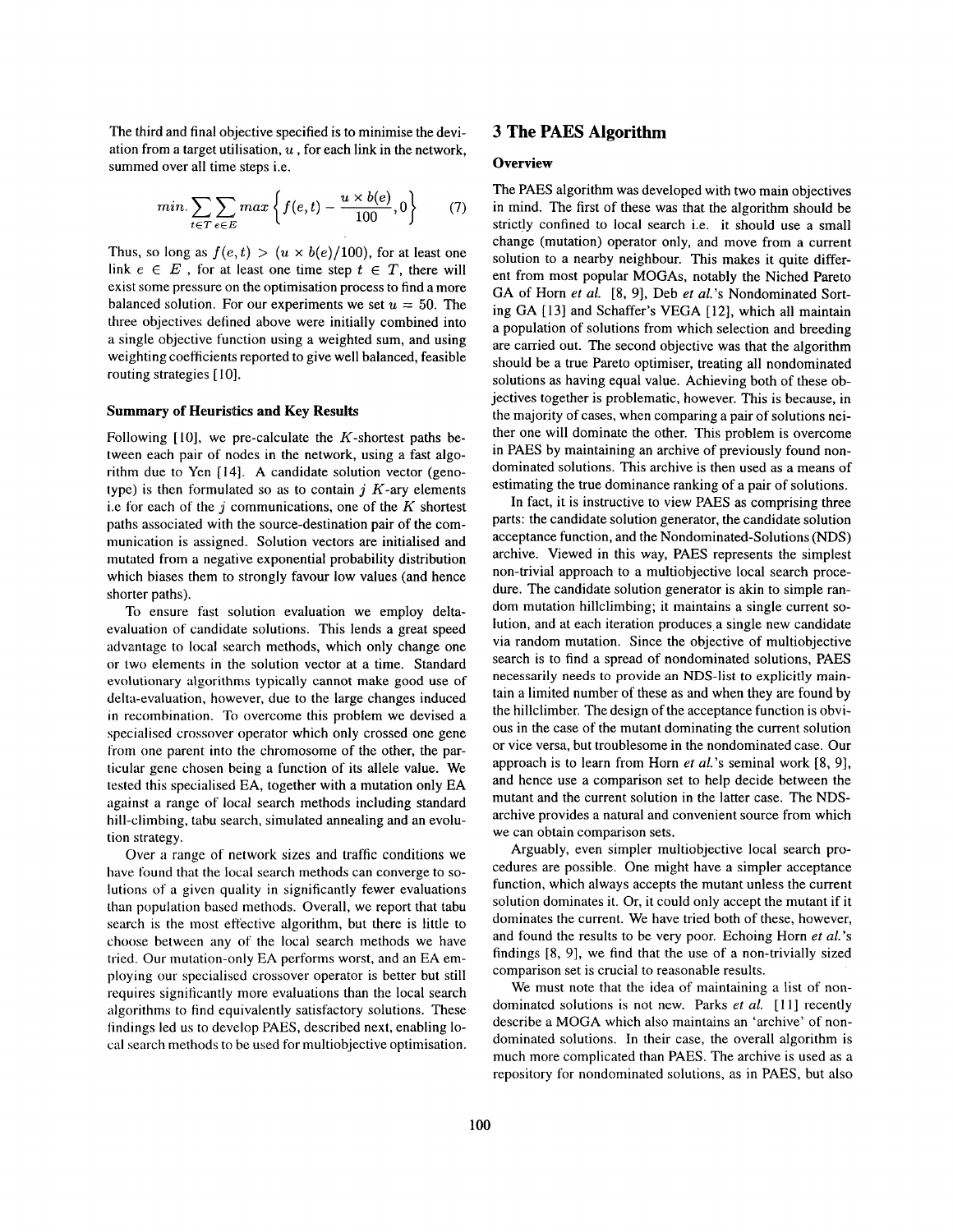plays a key role as a pool of possible parents for selection. However, it is not used as a source of comparison to aid in the ranking of solutions. In terms of our 'three-part' view, their solution generator is a MOGA based on nondominated sorting, their archive is used as an extra source from which to fill the intermediate population, and their acceptance function simply replaces the current population with the newly constructed intermediate population in the normal way.

They found the use of this archive gave improved results over *a* traditional MOGA, tested on a particular application. They do not provide results (but indicate this as a future direction) on the use of their 'selective breeding' method on other or standard multiobjective test problems. **Also** beyond the scope of their published work is the use of the archive as an aid to estimating the fitness of population members (as in PAES). However, using the archive as a pool for selection is an interesting idea which we intend to incorporate in future population-based versions of PAES.

#### **PAES**

The structure of PAES is shown in Figure **1.** The algorithm begins with the initialisation of a single chromosome (the current solution) which is then evaluated using the multiobjective cost function. A copy is made and a mutation operator is applied to the copy. This mutated copy is evaluated and forms the new candidate solution. The current and candidate solutions must then be compared. Acceptance is simple if one solution dominates the other but in the case where neither solution dominates, the new candidate solution is compared with a reference population of previously archived nondominated solutions. If comparison to the population in the archive fails to favour one solution over the other, the tie is split to favour the solution which resides in the least crowded region of the space.

The archive serves two separate purposes. First, it stores and updates all of the nondominated solutions (subject to diversity criteria) generated, ready for presentation at the end of a run. Second, during the run, it is used as an aid to the accurate selection between the current and candidate solution vectors by acting as an approximation to the current nondominated front. The latter is what provides the selection pressure, always pushing the process to find better solutions. Without this process, the algorithm is unable to differentiate between good and bad solutions with the result that it wanders rather aimlessly about the search space.

The archiving process is similar to that proposed in [ **1** I], but is not used as a pool for selection. The archive has a maximum size, *refpop,* which is set by the user to reflect the required number of final solutions desired. Each candidate solution generated which is not dominated by its parent (the current solution) is compared with each member of the cornparison set. Candidates which dominate the comparison set are always accepted and archived. Candidates which are dominated by the comparison set are always rejected, while those which are nondominated are accepted and/or archived



Figure 1: The Pareto Archived Evolution Strategy

based on the degree of crowding in their grid location. This archiving and acceptance logic is made explicit in Figure *2.* 

To keep track of the degree of crowding in different regions of the solution space, a  $d$ -dimensional grid is used, where  $d$  is the number objectives in the problem. When each solution is generated its grid location is found using recursive subdivision and noted using a tree encoding. A map of the grid is also maintained, indicating for each grid location how many and which solutions in the archive currently reside there. When a candidate solution is in a position to join a full archive, it replaces one of the archived solutions with the highest grid-location count, so long as its own grid-location count is lower. This system is also used to select between the current and candidate solutions when the candidate is not dominated nor dominates any member in the archive. In this case the solution with the lower grid count is selected.

#### **Future development**

PAES may be identified as a  $(1 + 1)$  ES and thus serves as a good baseline algorithm for multiobjective optimisation. However, we are also investigating the performance of  $(1 + \lambda)$  and  $(\mu + \lambda)$  variants of it. The former is identical to PAES(1 + 1) except that  $\lambda$  mutants are generated from the current solution. Each is compared with the current solution via the archive as in  $PAES(1 + 1)$ , and the best of these replaces the current solution. The  $(\mu + \lambda)$  version maintains a population of size  $\mu$  from which  $\lambda$  copies are made, using tournament selection to select the fittest ones with respect to the archive. These copies are then mutated. Fitness is once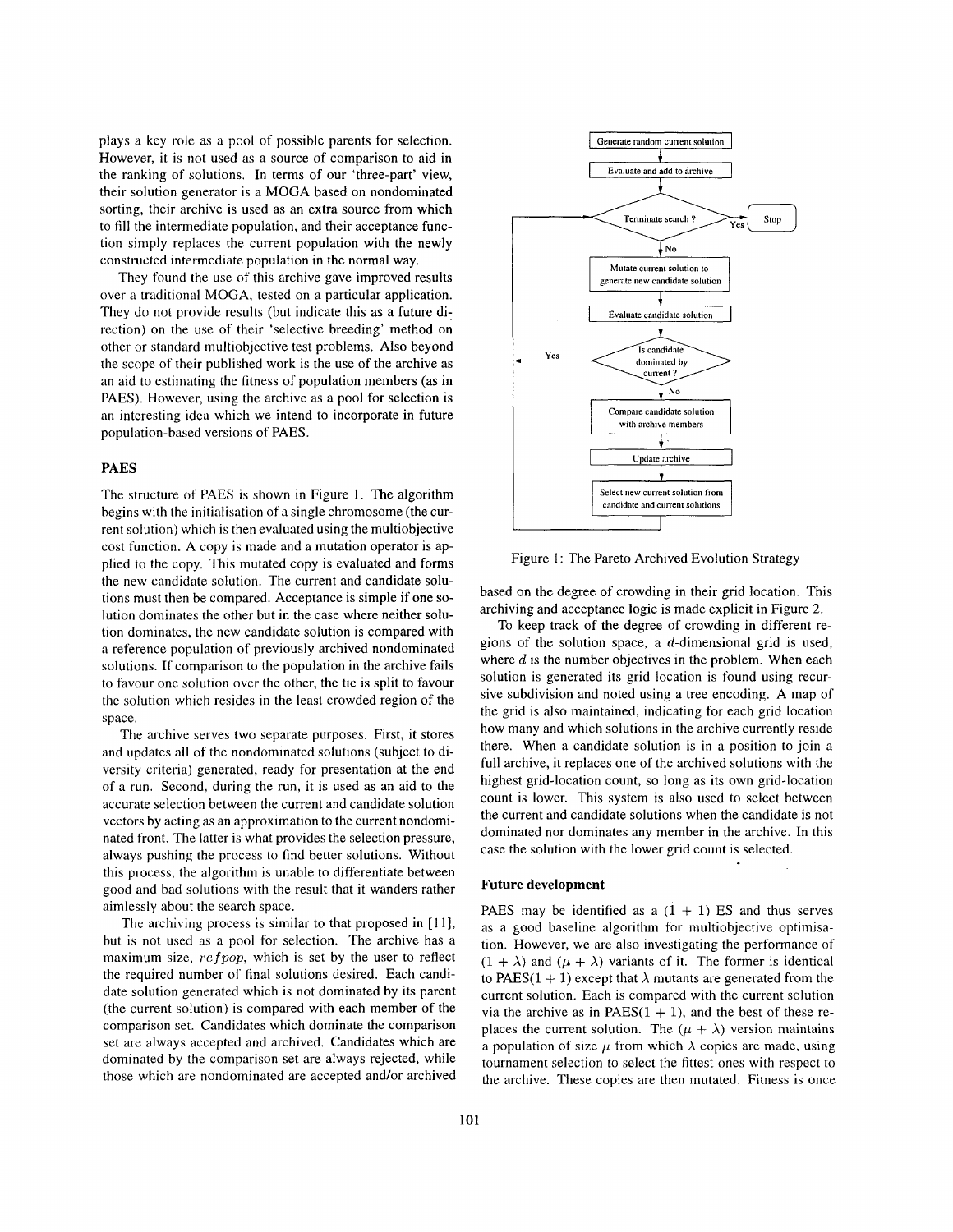

Figure 2: Archiving and Acceptance Logic

again assigned with respect to the archive. The fittest  $\mu$  from the  $\mu + \lambda$  solutions then replace the current population.

### **4 Results and Discussion**

#### **Off-line Routing Problem**

We compared PAES with a non-generational EA based on the NPGA of Horn *et al.* [8, 9]. Here we present typical results from a single run on a problem in which 150 communications must be routed over a sparse network of **30** nodes.

PAES has only two parameters which must be set. These are the archive size, *re fpop* and the number of subdivisions of the space in the grid used for encouraging diversity. We have found both of these parameters easy to set on the problems tried. The archive size, *refpop* is set to 100. At this level, the archive rarely fills up during a run of 20,000 evaluations. With *re fpop* set below 50, the performance of the algorithm begins to degrade, however. We recursively divide the phenotype space five times so that it is divided into  $(2^5)^3$  = 32768 cubes. Each solution can be tagged with its grid location using just 15 comparisons with this setting.

Our NPEA uses tournament selection and a comparison set as described in [8, 9]. We investigated a number of different settings for population size, niche size, comparison set and tournament size. We found the best settings for the problem shown here to be  $Pop = 150$ ,  $t_{dom} = 20$ , *Comparison set* = 70 and  $\sigma_{share} = 0.01$  where the range of each objective is scaled to lie between 0 and 1.

Figure 3 shows a plot of the nondominated front found by the PAES and the NPEA on a run of 20000 evaluations. Where no solution has been found a default value has been assigned to the cost objective (z-axis). The surface found by PAES lies 'below' or at least on the same level as that found by the EA at all points, showing it has found better solutions. In addition, there is a large region in which the PAES has found solutions but where NPEA with a population of 150 has found none.



Figure **3:** Nondominated surfaces obtained on an off-line routing task

#### **Test problems**

Following the potential shown by PAES on the off-line routing problem, we have compared PAES with the NPEA on a suite of standard test functions. The first four of these are the same as used by Bentley  $[2]$  i.e. Schaffer's functions  $FI$ ,  $F2$ , and F3, and Fonseca's f1 [4], renamed here as F4. These functions (see figure 4) are now commonly used by researchers to test multiobjective optimisation algorithms. For reasons noted next we also designed a further test function which we call here F5. Functions F1-F4 contain, respectively, a single objective and one optima, a single range of optima, two ranges of optima, and a single range of optima spread across two dimensions. Their use in testing multiobjective optimisers is in their implicit setting of two challenges: First, the set of nondominated solutions delivered by the optimiser should contain all of the function's Pareto optima. Second, it is generally felt best if there is no strong bias favouring one Pareto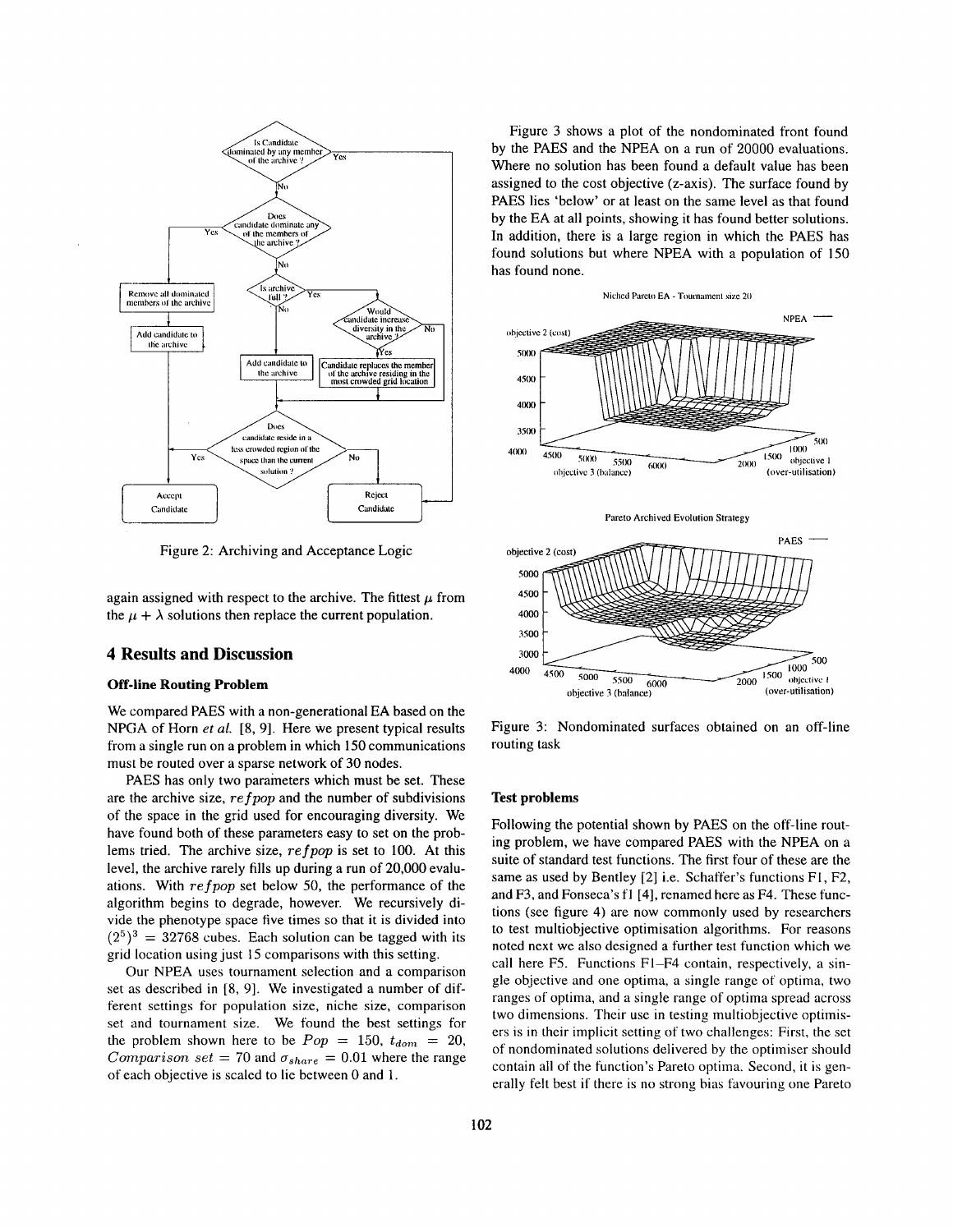optimum over others. In other words, in a MOEA, for example, the number of copies of each Pareto optimum in the final population should be similar. If not, this would seem to reveal a bias which may be undesirable in practical applications.

We designed F5 (described below) to provide stronger challenges in these respects; it is easily defined, but is a nontrivial problem. Each Pareto optimum is intrinsically difficult to find for an EA, and there are  $n$  distinct Pareto optima for chromosomes of length  $n$ , each of which has a different frequency i.e. some are far easier to find than others. This makes both challenges (as described above) stringent tests for any multiobjective optimiser.

The function F5 uses an n-ary chromosome of *n* genes. There are two objectives defined by the following two functions.

$$
f_{51} = n - 1 - \sum_{i=0}^{n-2} \begin{cases} 1 & \text{if } G_{i+1} - G_i = 1 \\ 0 & \text{otherwise} \end{cases}
$$
 (8)

$$
f_{52} = n - 1 - \sum_{i=0}^{n-2} \begin{cases} 1 & \text{if } G_i - G_{i+1} = 1 \\ 0 & \text{otherwise} \end{cases}
$$
 (9)

where  $G_i$  is the *i*th gene. We used  $n = 16$  in our experiments.

In all experiments, we compared the NPEA with PAES. For each case, preliminary parameter setting investigations were conducted to find reasonably good values for the NPEA, and the results recorded are for those settings. PAES is the same each time, with a maximum archive size of 100. NPEA always had a population size of 100, which seemed suitable for comparison with the similar setting for PAES.

On problem F1, both PAES and the NPEA converge to the single optimal solution, as expected. Figures 5-8 indicate the performance of PAES and the NPEA on the remaining test functions. On each problem, both algorithms were run 20 times for the same number of function evaluations. For PAES, the final archive list was recorded, whereas for the NPEA the recorded solutions were the population in the last generation. Thus, the total frequency distribution of solutions as seen by a user for each algorithm is plotted. In general, the frequencies of points for the NPEA are higher than PAES but this is due to the fact that repeated phenotypes are always removed from the archive list in PAES so that usually fewer than 100 solutions are returned per run.

On problem F2, both algorithms find solutions across the whole P-0 range. PAES returns fewer solutions outside this range, as one might expect, because it is returning only the nondominated solutions which it has stored in its archive. The distribution is somewhat noisier with PAES but seems to be less biased than the NPEA.

Similarly, on problem F3 PAES gives a clean, if rather noisy, distribution of points within the two separate Pareto optimal ranges and very few sub-optimal solutions. Its performance seems to compare well with NPEA, which gives relatively few results in the range 1.8-2.0 and 4.0-4.2.

On problem F4 both algorithms perform well, spreading solutions across the entire P-0 range. However, the NPEA



Figure 4: Test functions F1 to F4

distribution reveals that it finds very few solutions at the tradeoff point1  $x1 = 0.0$ ,  $x2 = 0.0$ . It is also far more biased towards solutions centred around [0.5, -0.5] and [-0.5, 0.5]. PAES, by contrast, generates an extremely clean and accurate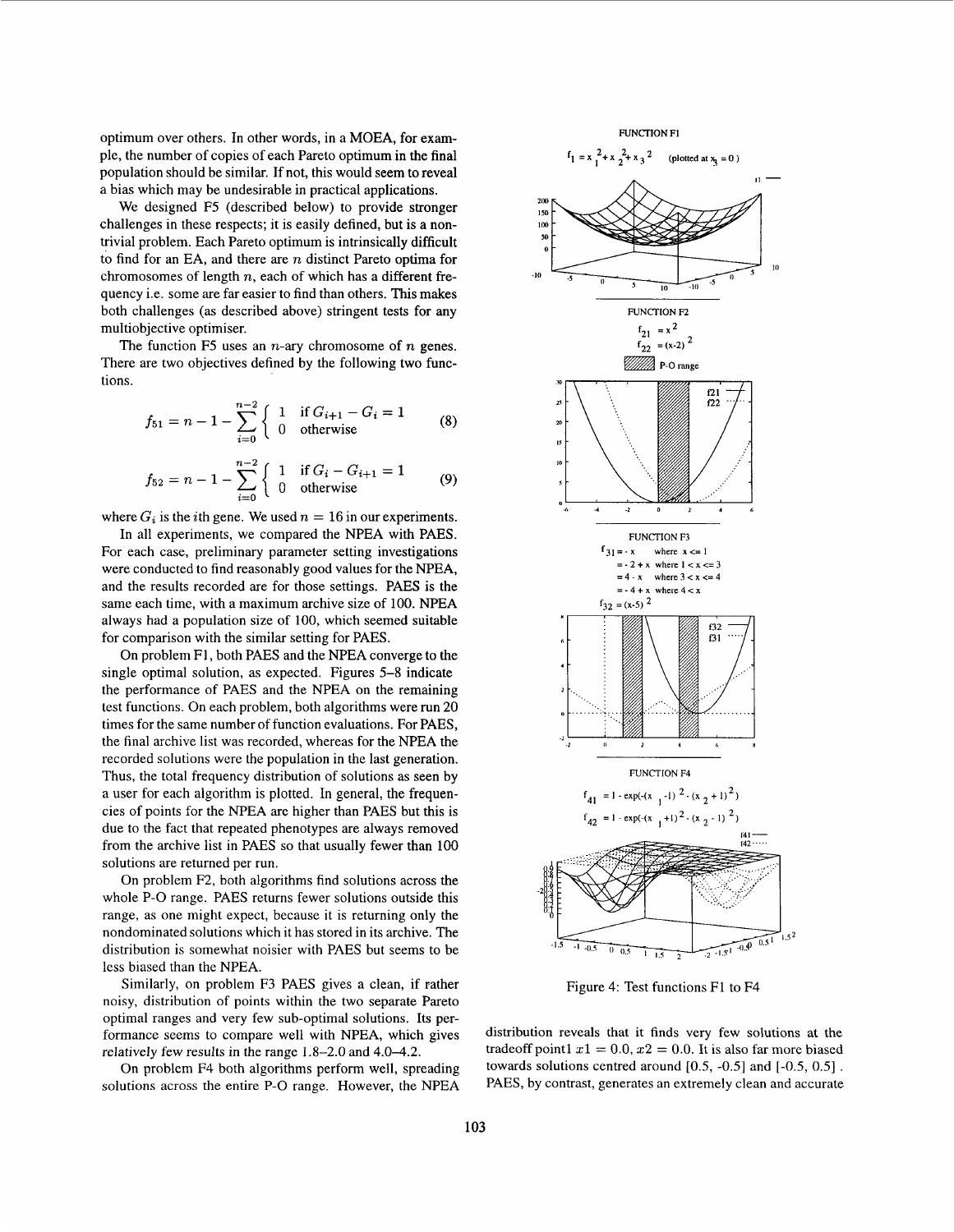

Figure 6: Test results - F3

distribution with little bias away from the central point [0.0, 0.01. The distribution is also tighter, concentrating closer to the true P-0 range which lies on the straight line extending from [I *.O,* -I .O] to [-I *.O,* **1** .0].

Both algorithms had trouble with problem F5, finding few P-O solutions (having  $f51 + f52 = 15$ ) at the edges of the range, in 15000 evaluations. Both generate a good spread of solutions with  $f51 + f52 = 16$  or 17 but PAES is more successful on this problem than the NPEA. Its whole distribution is shifted slightly towards the optimum range and it **has** longer tails showing that it has found more of the difficult solutions. This is somewhat surprising on this difficult problem which one might suppose is more suited to a hyper-plane sampling algorithm (employing one-point crossover) than a local search algorithm such as PAES.

### **5 Conclusion and Future Work**

We have described PAES, which in its  $(1+1)$ -ES form can be viewed as a simple baseline technique for multiobjective optimisation. When used to address the multiobjective form of the off-line routing problem,  $(1+1)$ -PAES provided results strongly competitive with a MOEA. When then compared on *a* suite of test functions (I+I)-PAES was again found to be strongly competitive with a MOEA in each case. In terms of speed, coverage of the Pareto tradeoff frontier, and general absence of strong bias within that frontier, **(1** +I)-PAES appears to perform consistently well, despite being essentially a simple algorithm.

However, certain disclaimers and qualifications are nec-

essary. First, it could well be that further parameter-setting investigation of the NPEA, and also the MOEA used in the off-line routing experiments, might yield better results than we have found here. Further, several alternative MOEA algorithms could be tried, such as Deb *et al.'s* nondominated sorting algorithm [13] as well as the strongly elitist MOEA put forward by Parks *et al.* [ 1 I], also employing an archive of nondominated solutions.

In the absence of such further comparative studies, we can tentatively suggest that  $(1+1)$ -PAES is a powerful stand-alone strategy for multiobjective optimisation problems. However, if comparisons with alternative MOEAs turn out to leave  $(1+1)$ -PAES floundering in their wake, we believe it remains true that  $(1+1)$ -PAES is a good baseline algorithm against which such methods may be compared, and also that it represents a good foundation upon which to design more sophisticated alternative MOEAs. The latter is currently under investigation, whereby we are exploring  $(1 + \lambda)$  and  $(\mu + \lambda)$  PAES. Preliminary results suggest that this algorithm can outperform  $(1+1)$ -PAES on certain problems.

#### **Acknowledgments**

The first author would like to thank BT Labs Plc. for the continuing sponsorship of his PhD.

## **Bibliography**

[1] Bäck, T. (1996) Thomas Bäck, Evolutionary Algorithms in Theory and Practice, Oxford University Press, 1996